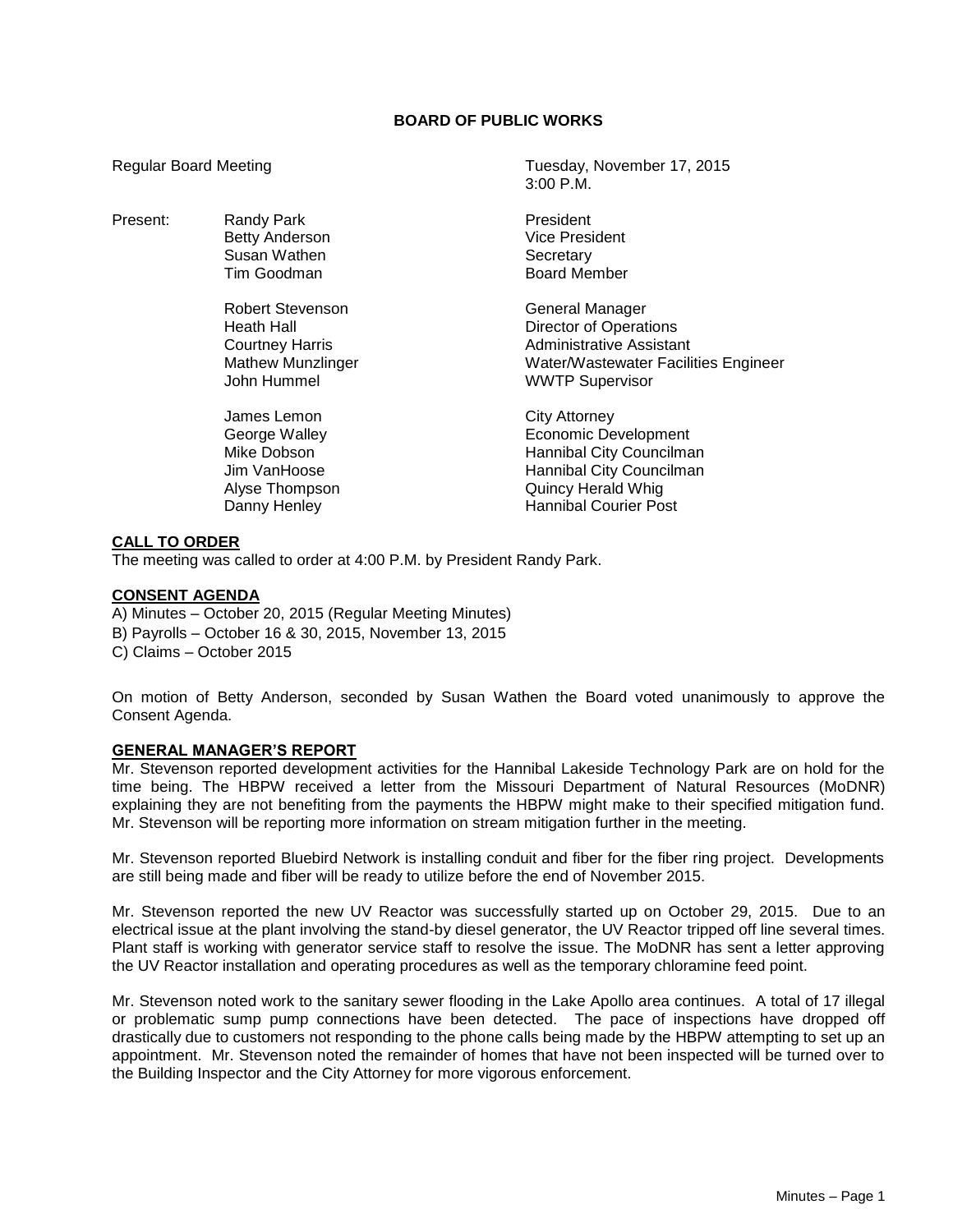Kari Goodman reported she is the Chair of the Business Retention and Expansion committee for the Economic Development Council. Mrs. Goodman will be researching ways for the HBPW Key Accounts program and the BR&E committee to collaborate. The BR&E committee met last week to discuss several initiatives, and work will continue to include companies that are part of the Key Accounts program.

Mr. Stevenson presented two letters from the MoDNR regarding stream mitigation, and approval of the installation and the temporary installation of the chloramine distributed into the water system.

#### **OPERATION'S REPORT**

Mr. Hall reported the sump pump inspection/meter change outs began around Labor Day in the Lake Apollo area. Here are the latest statistics as of 11/9/15.

- Mailed out slightly over 612 questionnaires to customers in late August
- 415 Surveys have been returned
- 285 Inspections have been performed by BPW crews
- 17 were found to have sump pumps draining into the sanitary sewer system
- 6 of the 17 have been repaired and approved by the Building Inspector
- 86 door tags were created to deliver to addresses that did not respond via survey and who we could not get a hold of over the phone. Of these 86, 40 door tags have been delivered so far and the crews have been able to perform several on-the-spot inspections/water meter swaps.

Mr. Hall reported preliminary plans to continue the Snow Removal Agreement with the Hannibal Street Department is underway. A training date of September 20th has been scheduled for all the HBPW qualified personnel to attend as a refresher course.

Mr. Hall reported outages in the Electric Department were up for the month of October due to squirrel and birds.

Mr. Hall reported the Sewer Crew has been repairing creek crossings and they have repaired 12 out of the 17 crossings at this time.

Mr. Hall reported there were two entire plant shut downs at the Water Treatment Plant in October due to construction. The first one occurred on October 14<sup>th</sup> for an electrical tie over and to plug the presidementation basin. The second shut down occurred on October 22<sup>nd</sup> for about 10 hours. Both shut downs went very smoothly.

Mr. Hall reported The Street Department paved the two lane roadway around the Waste Water Treatment Plant with approximately two inches of asphalt. The pavement is part of the labor trade for the HBPW assisting with snow plowing last winter.

Mr. Hall reported the SCADA Department has been actively working with Advanced Control Systems (ACS) on the conversion of the current SCADA system to the new hardware and software platform. Matthew Jones has been having bi-monthly conference calls to monitor status. ACS engineers are hopeful to have the conversion completed in late December and then be on-site for the final installation and conversion.

#### **FINANCIAL REPORT**

Mr. Stevenson presented the Board with the financial results for the month of October and year to date results.

#### **PROJECTS REPORT**

Mathew Munzlinger presented the Board with an updated progress report of ongoing projects. This includes projects from the Water System and Water Treatment Plant, as well as the Sewer System and Wastewater Treatment Plant. Mr. Munzlinger noted the progress of these projects and studies is acceptable and will continue as weather permits.

On motion of Tim Goodman, seconded by Betty Anderson, the Board voted unanimously to approve the Regular Reports.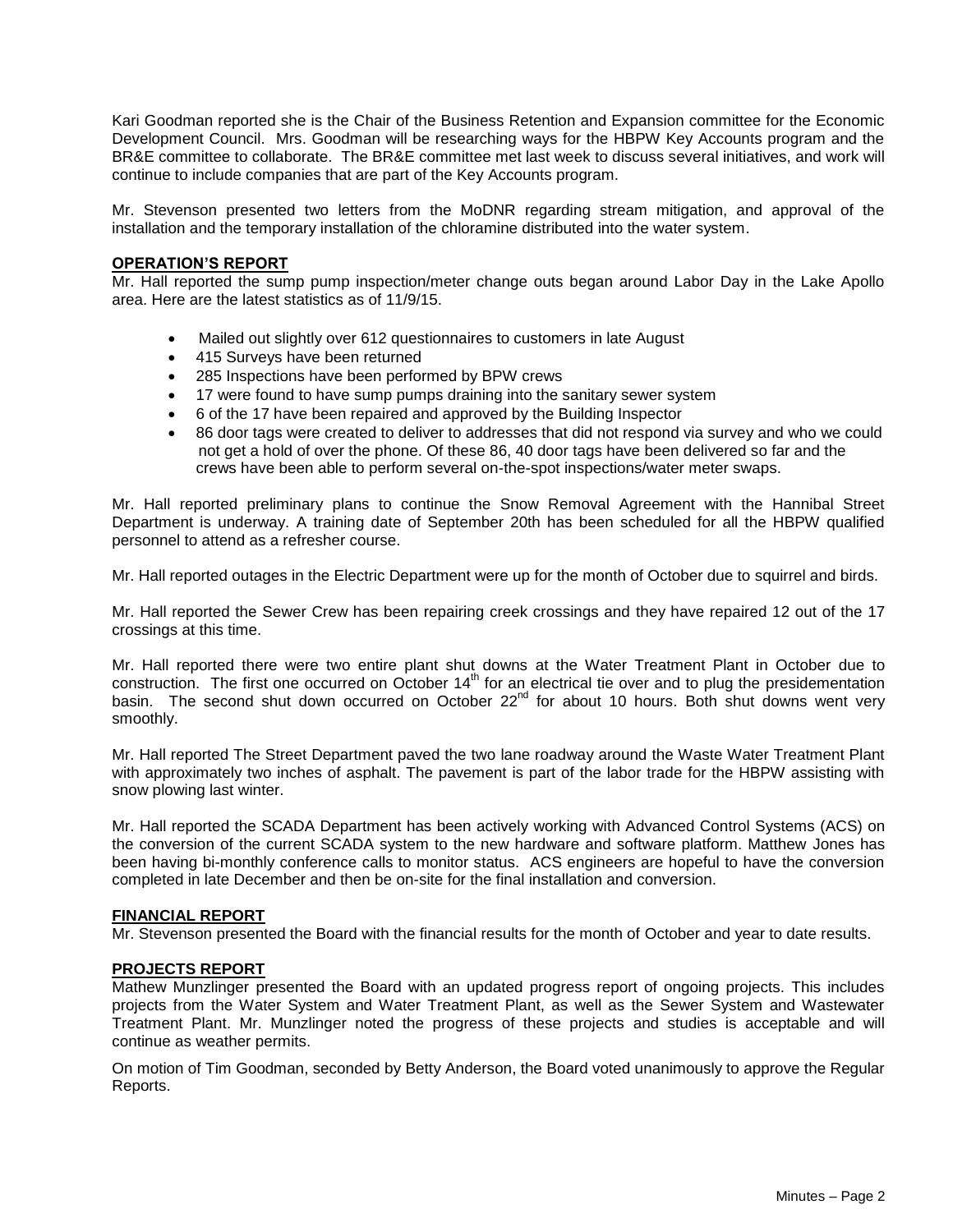## **SPECIAL REPORTS**

Mr. Stevenson presented information prepared by GDS, Atlanta Consultants on the Post 2016 Energy Procurement Strategy. Mr. Stevenson showed data regarding price trends and examples of energy procurement options were discussed.

Mr. Stevenson and Abe Gray, Finance Director, attended a community solar projects meeting in Columbia, MO. The solar power option is trendy in different cities around the state of Missouri.

Mr. Stevenson reported he received a letter from Klingner & Associates in response to the MoDNR letter he received dated November 10, 2015 regarding Hannibal Lake Technology Park. The stream mitigation is required due to the proposed creation of the lake which is creating a delay in activity. Mr. Stevenson noted work moving the dirt on the south side of the park can begin while trying to decide how to proceed with the stream mitigation issue.

On motion of Susan Wathen, seconded by Betty Anderson, the Board voted unanimously to approve the Special Reports.

## **CITY ATTORNEY – PENDING MATTERS**

NONE

## **COMMENTS FROM AUDIENCE**

Janet Dietich a Hannibal resident asked Mr. Stevenson, "How long does the UV Reactor stay offline and what affect does this have regarding the electrical issue at the Water Plant?" Mr. Stevenson replied it takes 8 minutes to restart the UV Reactor back up. Mr. Stevenson explained the problem has been identified as we have a high voltage breaker issue, and a replacement has just arrived to be installed. The UV Reactor has to be running at least 95% of the day and at this time we are meeting the availability number.

Janet Dietich asked Mr. Stevenson, "If the UV Reactor is off, what kind of back up is there?" Mr. Stevenson replied the UV Reactor is now killing microorganisms that we have not been able to kill, but we have gone a hundred years without killing them and now we are. Mr. Hall added when the UV Reactor tripped the Water Plant was shut down until the reactor was up and running again.

Janet Dietich asked, "Is smoke testing harmful?" Mr. Stevenson responded, it is not harmful and the smoke testing was done in the Lake Apollo area. The testing helps identify leaks in the sewer system and has nothing to do with the Water System.

Janet Dietich requested, "Is it possible to take a Water Plant tour?" Mr. Stevenson replied the HBPW gives tours to any group that would like to schedule one, but due to construction it may be a better time to wait until Spring. Please ask Heath Hall or John Hummel to set up a tour anytime.

Melissa Cogdale a Hannibal resident wanted to verify, "Has the UV process been fully operational since October 28<sup>th</sup>?" Mr. Stevenson responded, Correct.

Melissa Cogdale asked, "Is the ammonia addition feeds all done?" Mr. Stevenson replied yes and no. We are feeding chloramine at a temporary site in the pipe and have been waiting on the permanent feed pumps that have just been delivered this morning. Within a week or two from now, the chloramine will be distributed in the final MoDNR approved injection point in the pipe. The temporary injection point was approved by the MoDNR.

Melissa Cogdale asked Mr. Stevenson, "Has the HBPW received water test results from the MoDNR and will the results be mailed to all Hannibal residents?" Mr. Stevenson replied, we have not received test results, and they take weeks to receive. Mr. Stevenson also noted the test results will not be mailed to the residents, and we do not expect to be in violation of any water quality parameter when the test results come back.

Melissa Cogdale asked, "When will I be able to view the test results?" Mr. Hall replied, it may be the Janaury board meeting before the results are reported.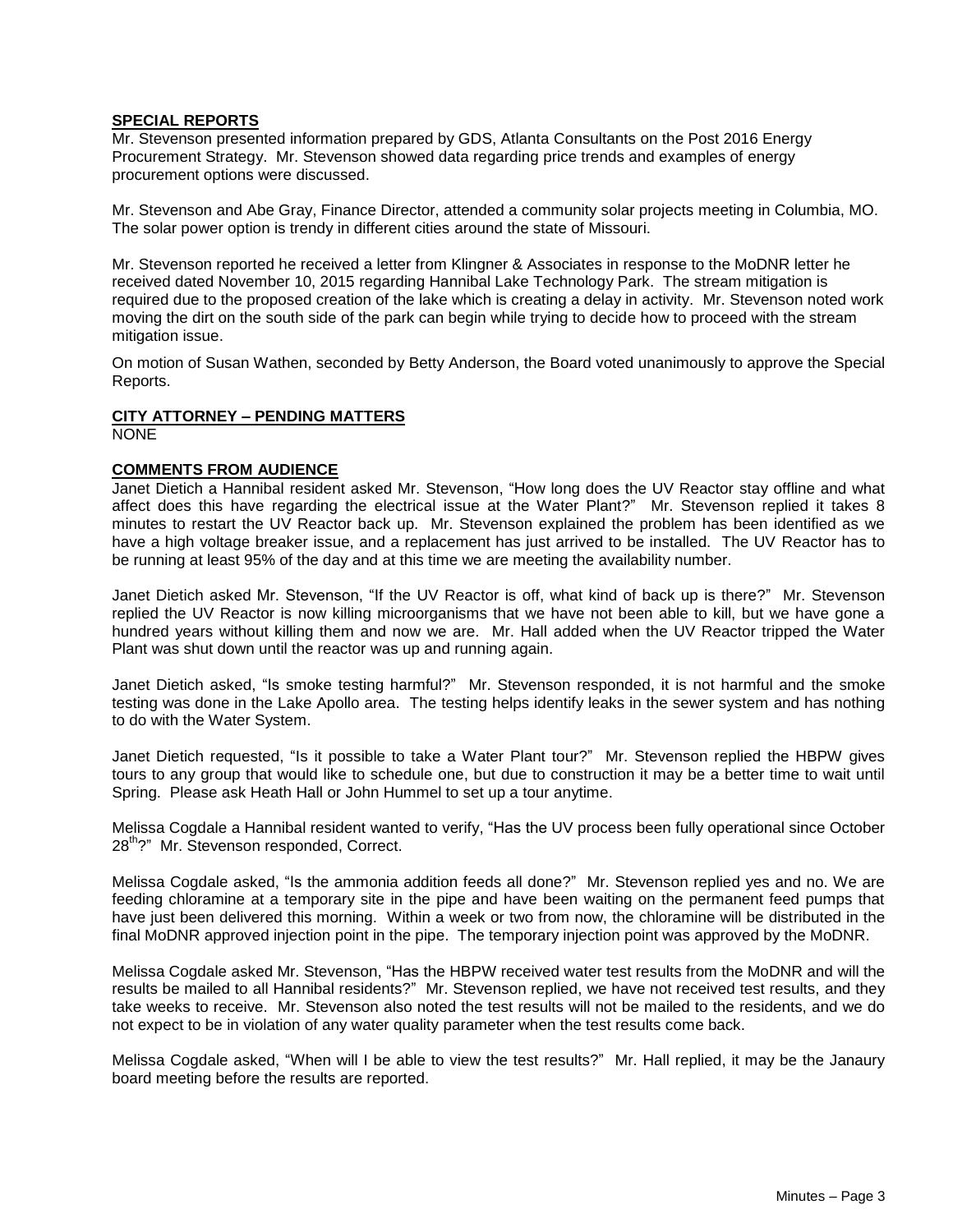Melissa Cogdale asked, "What are the levels of injecting chloramine and how it's administered?" Mr. Hall replied, a metering pump regulates the injection and it's based on the flow rate of the plant injecting a specific concentration. There is a certain ratio of chlorine and ammonia that we are trying to achieve all of the time.

Melissa Cogdale asked, "Is the HBPW staff putting the chlorine in one way at one time and is the ammonia going in at a separate time?" Mr. Hall replied, both the ammonia and chlorine are going in the same location at the same time to keep the ratio.

Melissa Cogdale asked, "What is the difference between what you are doing now and when you have the injectors all in, what is the difference in that?" Matt Munzlinger replied location only. Heath Hall noted, right now it is being injected prior to the UV and it will be injected after the UV within the next couple weeks.

Janet Dietich asked, "Does it make any difference to administer before or after the UV reactor?" Heath Hall replied it is debatable, some of the chlorine could be dissipated out in the UV reactor but it doesn't appear to be happening.

Melissa Cogdale asked, "The loan from MoDNR, what would that be for? Was that to help cover the cost of the changes we had to make for the water?" Matt Munzlinger replied, the loan covers the changes that were made and other projects being worked on in the water system. Mr. Stevenson noted the HBPW is spending around 13 million dollars on the water system to make a variety of improvements including the water tower, large pipe between the pump house and the Water Plant, raw water lines, adding water main out in the distribution system, and making plant improvements. In 2013 voters in the City approved a bond sale to finance all of these improvements so we don't have to pay cash. The HBPW applied to the DNR to borrow money from the state revolving fund which is federal money loaned out at very low interest. Overall we perceived that borrowing money from the MoDNR would save millions of dollars over the life of the loan as compared to going out to selling bonds in the private market. We have been working for two years to achieve that loan, and we received it last month. Board Member Randy Park asked how much was spent on the UV and chloramine? Mr. Stevenson replied the chloramine was less than \$50,000 and Matt Munzlinger reported the UV system and building was around \$600,000.

Jay Cookson Hannibal resident asked, "Is there a chart or list of what rate the chlorine and ammonia of the feed rates going in now, and will the Water Plant have to adjust it down after it's working properly?" Mr. Hall replied there is an ideal ratio, and it's about 3 to 1 but it shouldn't change the ratio. Mr. Hall noted the HBPW staff would be happy to show Mr. Cookson the document of the rate at the Water Plant while taking a tour.

Kellie Cookson asked, "Just to be clear, about a half a million dollars was spent on all of the UV plus the chloramine, plus the injections?" Mr. Stevenson replied, Yes.

Kellie Cookson asked, "What is a CT credit?" Matt Munzlinger replied the reactor has to provide a certain dosage of UV light based upon the organism we are trying to kill. It measures that we're getting it.

Kellie Cookson asked Mr. Stevenson "Is the HBPW is continuing to look into other options that were discussed before?" Mr. Stevenson replied yes, it is a slow process with a lot of activity, and waiting on people to get back with us. At the present time, we are discussing best available options with granulated carbon. They are in contact with a vendor. They have been working on this the last three weeks.

Board Member Randy Park asked Mrs. Cookson, "Have you seen any new studies on chloramine?" Mrs. Cookson replied the EPA is doing a lot of research right now. She believes there are a lot of different damages and dangers of chloramine not only to individuals but also to infrastructure. Mrs. Cookson noted she has hope that the HBPW will stay in communication and see if there is a better alternative.

Mike Dobson noted that Mr. Stevenson is staying in contact with the City Council and keeping them well informed on the issue.